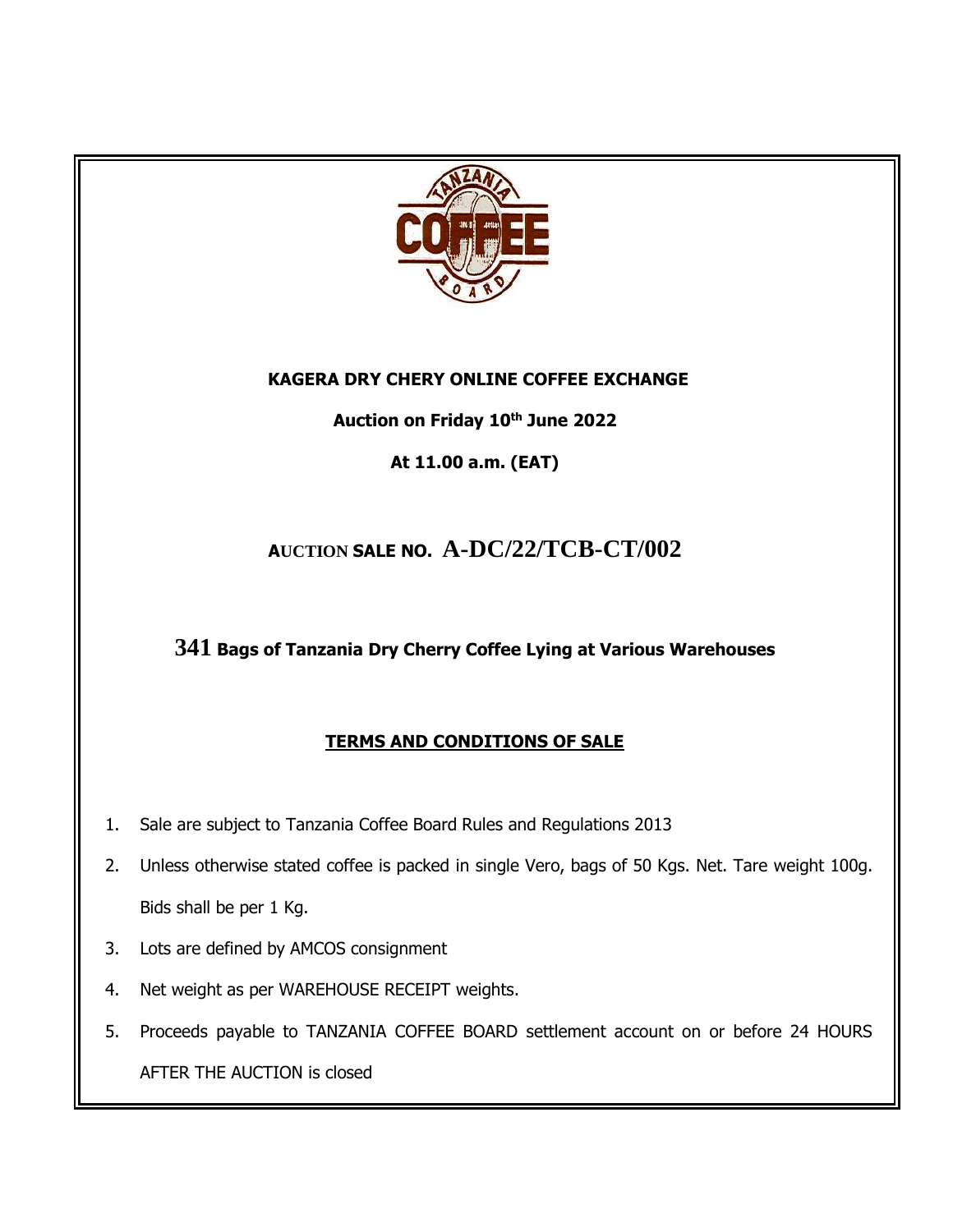

# **DRY CHERRY ARABICA COFFEE**

**SALE NO. A-DC/22/TCB-CT/002**

**341 BAGS**

**17,103 KG**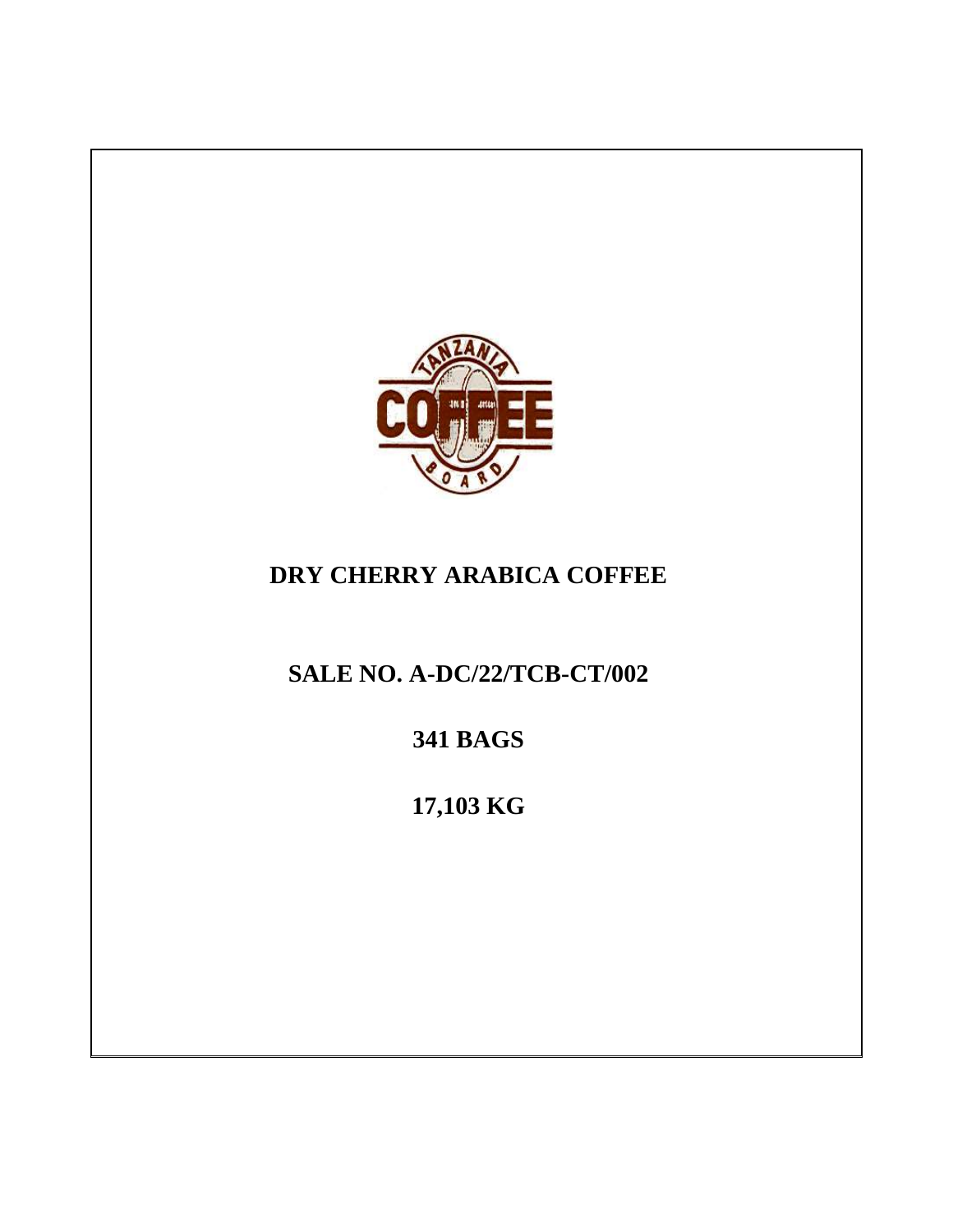# **Coffee Description Summary**

|    | <b>LOT. No AMCOS Name</b>                                                | <b>Warehouse</b><br><b>Name</b> | <b>Location</b> | <b>Ward</b>   | <b>Total</b><br><b>Bags</b> | <b>Total</b><br>Weight<br>(KG) | Type of<br><b>Coffee</b>      |
|----|--------------------------------------------------------------------------|---------------------------------|-----------------|---------------|-----------------------------|--------------------------------|-------------------------------|
| 1. | <b>Ngara Farmers' Ngara Farmers</b><br>Cooperative<br><b>Society Ltd</b> | <b>Warehouse</b>                | <b>Ngara</b>    | <b>Mugoma</b> | 341                         | 17,103                         | <b>HARD</b><br><b>ARABICA</b> |
|    | <b>TOTAL</b>                                                             |                                 |                 |               | 341                         | 17,103                         |                               |

# **Commodity Description Details:**

| S/No | <b>Receipt</b><br><b>No</b> | <b>AMCOS Name</b>                                          | No. Bags | Weight<br>(Kg) | <b>Moisture</b> | <b>Type of</b><br>coffee      |
|------|-----------------------------|------------------------------------------------------------|----------|----------------|-----------------|-------------------------------|
| 1.   | 1889901315                  | Ngara Farmers'<br><b>Cooperative Society</b><br><b>Ltd</b> | 71.00    | 3,581.00       | 12.2            | <b>HARD</b><br><b>ARABICA</b> |
| 2.   | 1889901393                  | Ngara Farmers'<br><b>Cooperative Society</b><br><b>Ltd</b> | 179.00   | 8,966.00       | 11.8            | <b>HARD</b><br><b>ARABICA</b> |
| 3.   | 1889901492                  | Ngara Farmers'<br><b>Cooperative Society</b><br><b>Ltd</b> | 91.00    | 4,556.00       | 11.0            | <b>HARD</b><br><b>ARABICA</b> |
|      |                             | <b>Grand Total</b>                                         | 341      | 17,103         |                 |                               |